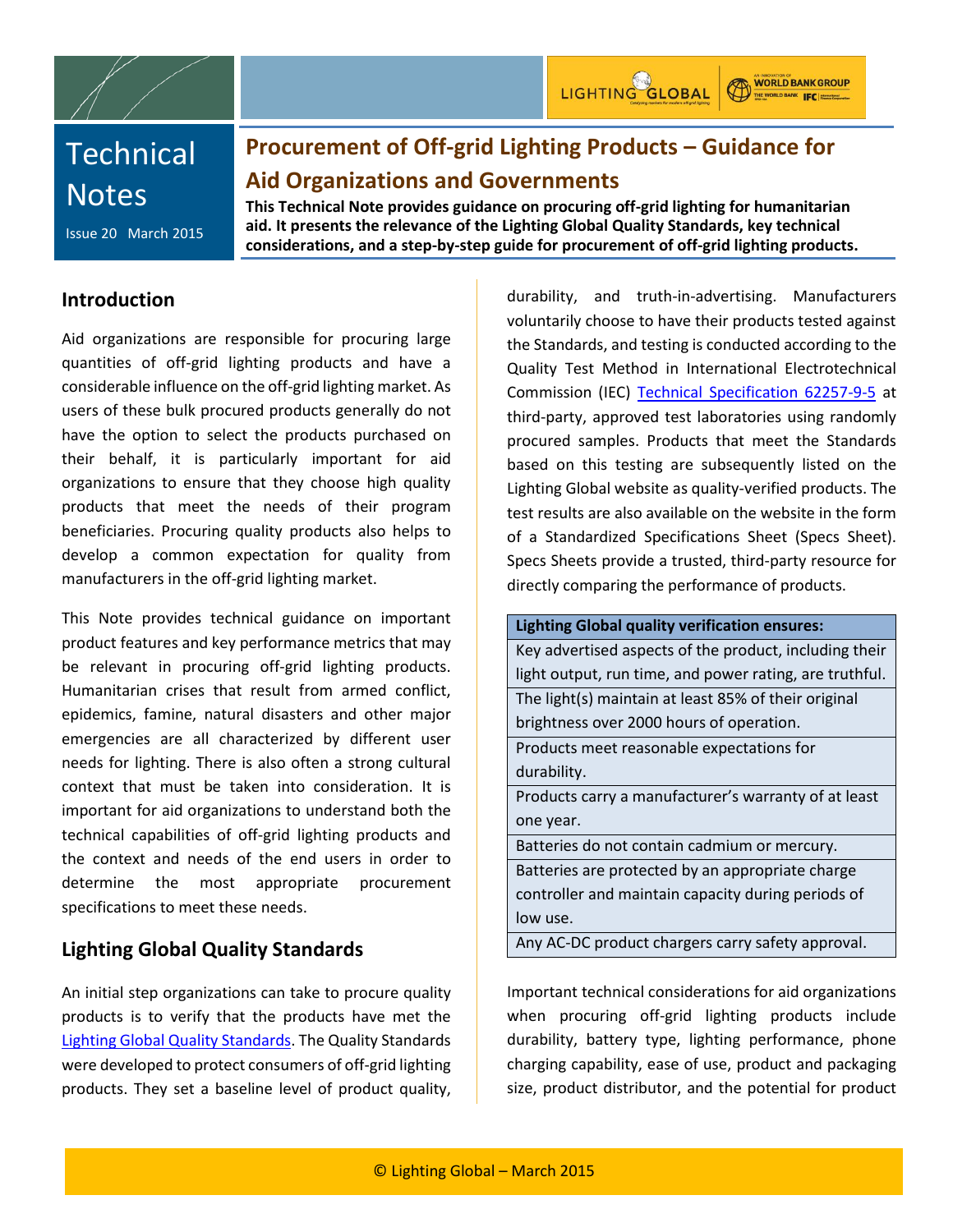theft. These technical considerations and their relation to the Lighting Global Quality Standards are discussed in detail below. A step-by-step guide for procurement is provided at the end of this document along with an example specification for procuring an off-grid lighting product.

## **Durability**

Under the Lighting Global Quality Standards, there are four types of off-grid lighting products:

 **Fixed indoor (fixed separate)** – products that are not inherently portable and are intended for used indoors.



 **Fixed outdoor (fixed integrated)** – products that are not inherently portable and are charged with an integrated solar module or designed to be left outdoors to charge.



 **Portable integrated** – products that are portable and charged with an integrated (inbuilt) solar module or designed to be left outdoors to charge.



 **Portable separate** – products that are portable and charged with a solar module with a cable of at least 3 m, which allows the light point and battery to remain indoors while the product is charging.



Under the Standards, each type of product has specific durability requirements. Individual solar modules, cables, and other parts of the product must also meet specific durability requirements. The full durability requirements are described as follows:

- Protection from ingress of solid objects
	- o All solar modules must be protected from small particles and insects, i.e. Ingress Protection (IP) rating 3X<sup>1</sup> (IP3X)

 $\ddot{\phantom{a}}$ 

 $1$  The letter "X" in the IP rating may be replaced by any number between 0 and 9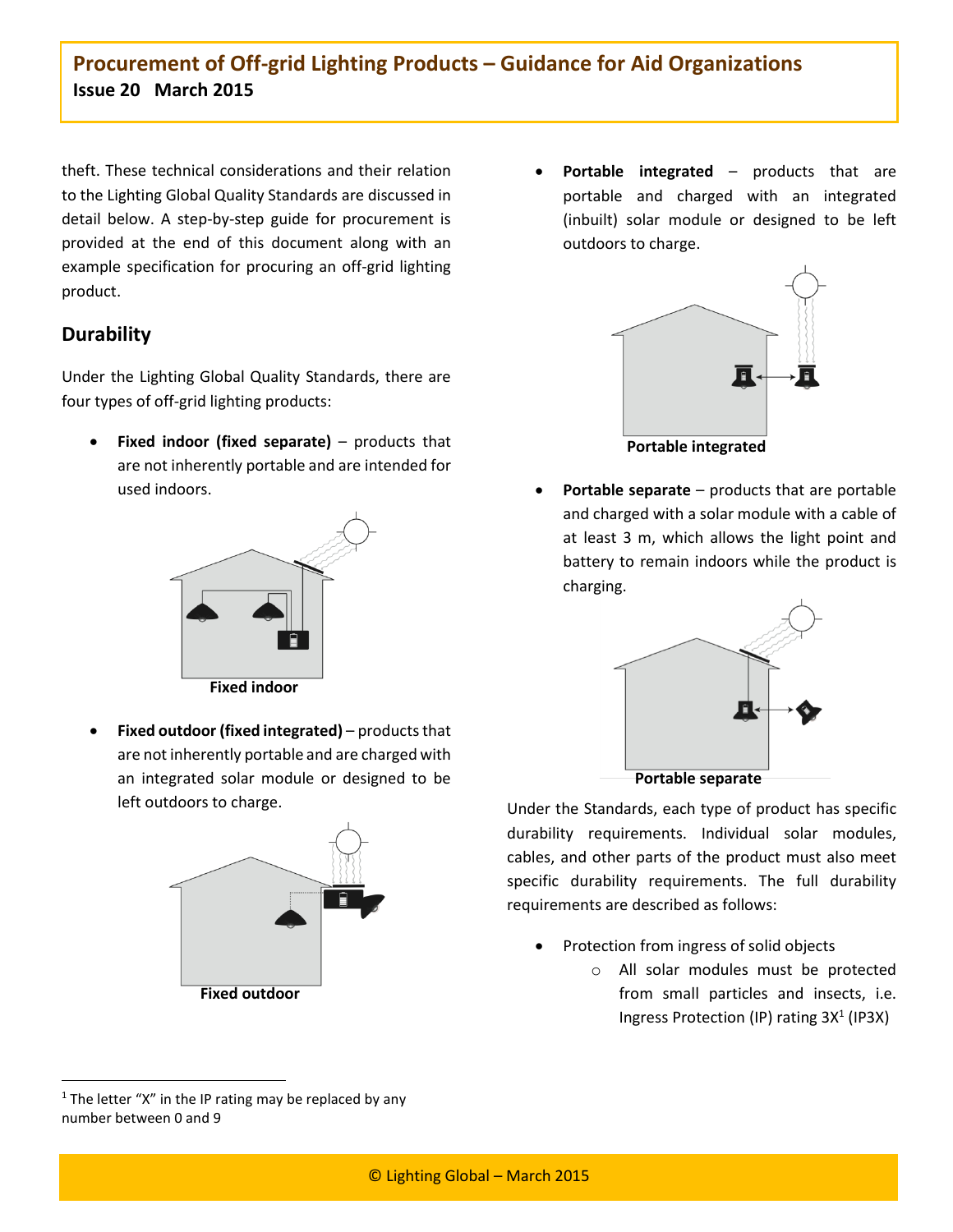- o Products must be protected from small fingers reaching hazardous parts (IP2X)
- o Fixed outdoor products must be protected from dust, sand and dirt (IP5X)
- Protection from water ingress
	- o All solar modules must withstand splashing water (modified IPX4)
	- o Fixed outdoor products must be protected from a jet of water
	- o Portable integrated products must be protected from spraying water (a heavy rain), or be protected from dripping water AND carry an appropriate warning label
	- o Portable separate products must be protected from dripping water (a light rain) or carry an appropriate warning label
	- o Fixed indoor products are not required to be protected from water
- All portable products must withstand a 1 meter (m) drop test
- All switches, connectors and moving parts must withstand usage over 1000 cycles of use
- All cables must withstand a strain relief test
- All internal electronics and solder joints are examined for defects and workmanship quality

By procuring a Lighting Global quality-verified product, aid organizations can be assured that the product has been tested to meet these requirements.

Other durability considerations and recommendations for aid organizations include –

- If the products will be predominantly used outdoors, it is important that they have been designed to be water resistant.
- If the products will be air lifted and dropped at their destination, products that have passed the

1 m drop test are recommended. All qualityverified portable products have passed the drop test. Proper packaging may make airdropping of other products feasible.

 If dust, sand and dirt that have the potential to damage products are of particular concern in the distribution area, an IP5X rating may be required to ensure it is dust proof.

Aid organizations may have additional durability requirements for products likely to be exposed to conditions beyond those defined by the Lighting Global Quality Standards. Where this is the case, labs in the Lighting Global network may potentially test to these additional durability requirements when requested.

## **Batteries**

There are four main types of batteries used in off-grid lighting products –

 **Lithium batteries**, including **Lithium-ion (Li-ion) batteries** and **Lithium Iron Phosphate (LiFePO4) batteries,** offer a number of advantages over other types of batteries used in off-grid lighting products, including higher energy density (smaller size) and longer lifetime<sup>2</sup> . **Li-ion batteries**, however, can potentially present a safety hazard if overcharged, overheated, or short-circuited. Venting of electrolyte, catching fire or explosion are possible consequences. To ensure this does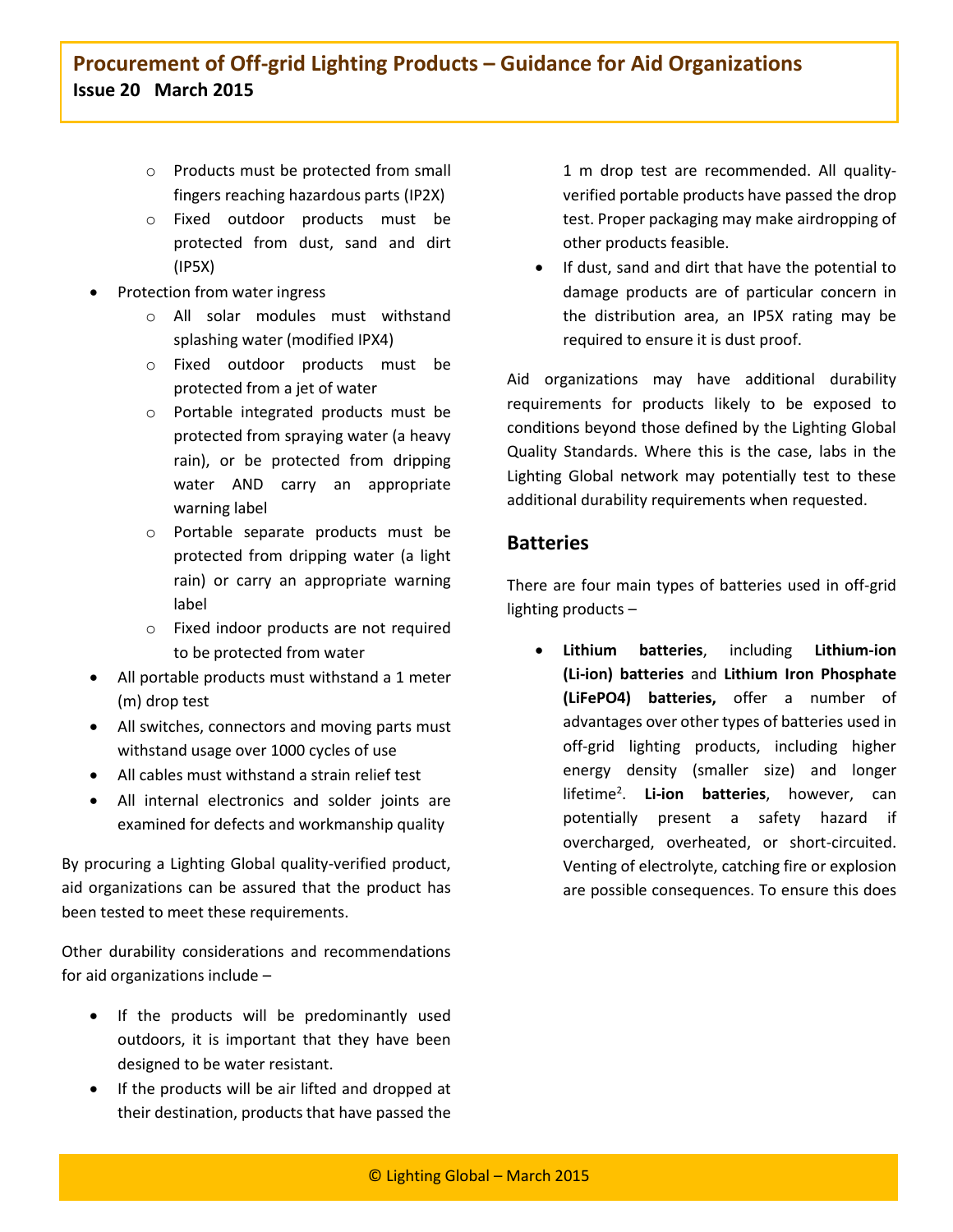not occur, the product must have appropriate built-in protection circuitry.<sup>2</sup>

**LiFePO4 batteries** are a more recent technology and have become very common in off-grid lighting products. They typically offer a longer lifetime than most other lithium battery chemistries and are much more stable, which greatly reduces the dangers associated with fire and explosion.<sup>2</sup>

 **Nickel metal-hydride (NiMH) batteries** were more common in off-grid lighting products until the recent emergence of lithium batteries. NiMH batteries are reasonably durable and typically available in standard AA and AAA battery sizes. The main disadvantages of NiMH batteries are that they suffer from high selfdischarge when not being used and experience a memory effect whereby they gradually lose their maximum energy capacity if they are repeatedly recharged after being only partially discharged. However, when properly sourced, NiMH batteries can have low self-discharge and low memory effect performance.

Lithium and NiMH batteries do not contain toxic materials such as cadmium and lead.

 **Sealed lead acid (SLA) batteries** are an established technology and are relatively inexpensive compared to lithium and NiMH batteries. As such, they tend to be used in products that require greater energy storage capacity. Of particular note, however, is a problem identified by Lighting Global concerning storage of SLA batteries. Selfdischarge can occur during shipping and

 $\overline{a}$ 

warehousing and while products are sitting on store shelves. If care is not taken to prevent this self-discharge and limit a product's time in the supply chain, the battery may be damaged and suffer permanent capacity loss by the time the product reaches the end-user. This damage will result in decreased run time or, in severe cases, an unusable product.<sup>3</sup>

#### **Battery Testing**

Lighting Global carries out several tests on batteries used in off-grid lighting products to ensure that batteries are durable and are protected by an appropriate control circuit. Tests are conducted to verify that appropriate deep discharge and overcharge protection are employed in all quality-verified products. Additionally, battery durability testing is conducted to simulate the battery's typical daily use and accelerate the ageing mechanisms that occur during storage. This allows batteries that age prematurely to be identified during testing, ensuring that quality-verified products only contain robust batteries.

Some product distributors provide specifications that include the expected life span of the product. Given that the battery is often the product component that is most prone to failure, in many cases this expected life span will in fact be the battery life span. These claims may not be easily verifiable, however, because of the nature and complexity of battery testing (and the diverse conditions under which the batteries will be used). For this reason, Lighting Global has chosen to test product batteries for safety and early failure, rather than life span, to identify "bad" batteries used in off-grid lighting products.

<sup>&</sup>lt;sup>2</sup> For more information on lithium batteries and battery (cycle) lifetimes refer to th[e Lighting Global Technical Note](https://www.lightingglobal.org/wp-content/uploads/bsk-pdf-manager/67_Issue10_Lithium-ionBattery_TechNote_final.pdf)  [on Lithium-ion Batteries](https://www.lightingglobal.org/wp-content/uploads/bsk-pdf-manager/67_Issue10_Lithium-ionBattery_TechNote_final.pdf)

<sup>&</sup>lt;sup>3</sup> For more information on SLA batteries refer to the Lighting [Global Technical Note on Shipping and Storage of Sealed](https://www.lightingglobal.org/wp-content/uploads/bsk-pdf-manager/68_Issue9_SLA_BatteryStorage_TechNote_final.pdf)  [Lead-Acid Batteries](https://www.lightingglobal.org/wp-content/uploads/bsk-pdf-manager/68_Issue9_SLA_BatteryStorage_TechNote_final.pdf)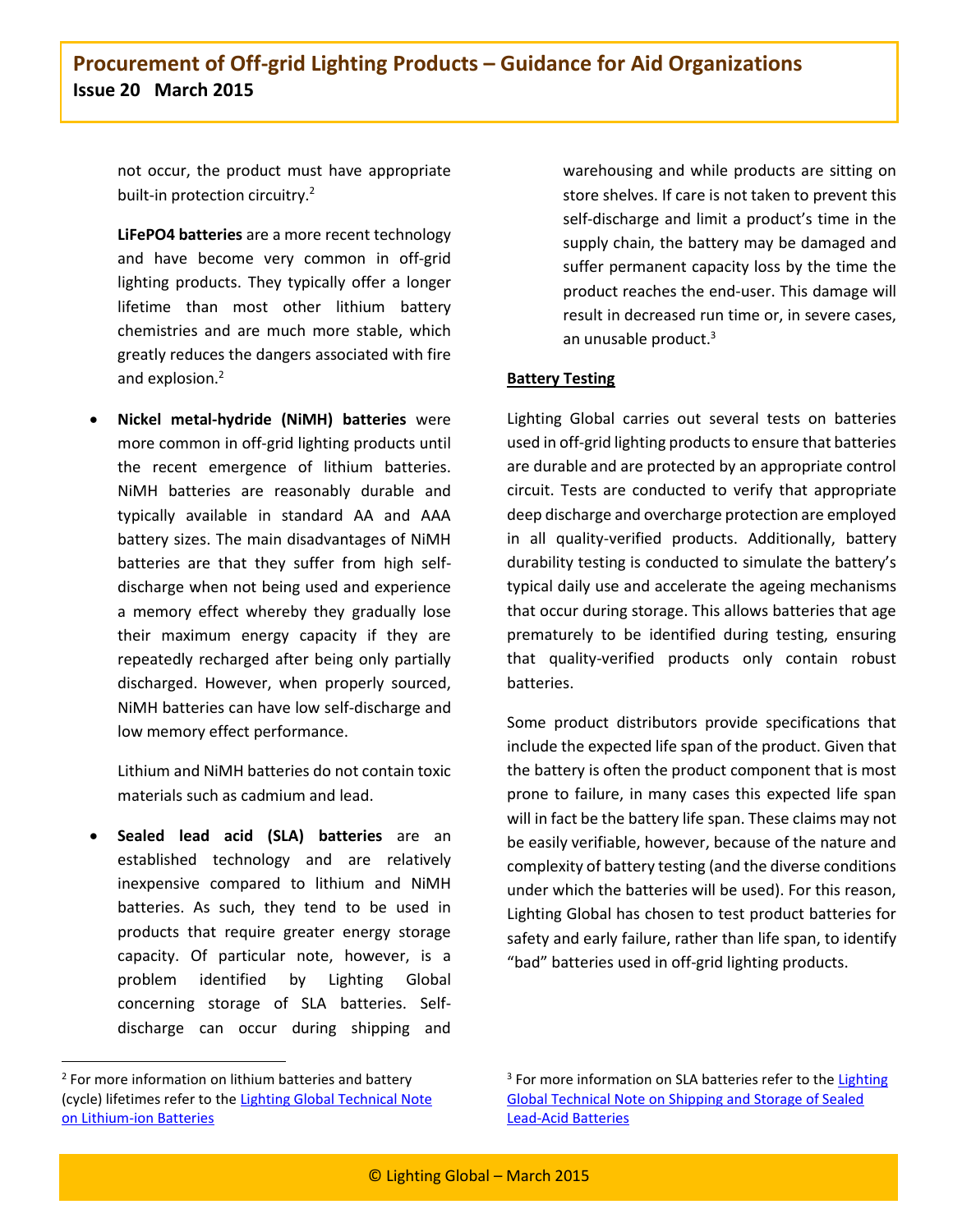## **Lighting Performance**

Three important lighting characteristics of off-grid lighting products measured by Lighting Global are **luminous flux, illuminance**, and **correlated color temperature (CCT)**. These measurements are available for each quality-verified product on its Specs Sheet and are explained briefly below.

Lighting needs of end users vary according to local conditions. While it is true that, in general, people prefer more light to less (and thus a higher lumen output), other lighting features, such as portability, run time, or high/low light settings may play an equal role in the selection of the light source.

#### **Luminous flux**



Lighting Global's primary metric for comparing the light output of different off-grid lighting products is luminous flux. Luminous flux, measured in lumens (lm), is a measure of the total light output of a light source in all directions. Off-grid lighting products can be directly compared using their lumen outputs.

Lighting Global measures each product's lumen output to verify that the advertised product specifications are accurate. The resulting values are listed on the Lighting Global website and Specs Sheets. Some products have multiple brightness settings and the lumen outputs for two or more settings are often listed in the product's Specs Sheet.

For reference, lumen output values for some common light sources are provided in Figure 1.

#### **Lumen output examples**

| Standard candle                                                                            | $= 12$ lumens           |  |
|--------------------------------------------------------------------------------------------|-------------------------|--|
| Kerosene wick lantern                                                                      | $= 8 - 40$ lumens       |  |
| Pressurized kerosene lamp                                                                  | $=$ 330 $-$ 1000 lumens |  |
| 60 watt GLS incandescent                                                                   | = 900 lumens            |  |
| 23 watt compact fluorescent                                                                | $= 1000$ lumens         |  |
| <b>Lighting Global quality-verified product</b><br>lumen output values as of February 2015 |                         |  |
| $range = 17 - 800$ lm                                                                      |                         |  |
| average = $170 \, \text{Im}$                                                               |                         |  |
| median = $120 \, \text{Im}$                                                                |                         |  |



**Illuminance**



Note: **Lux** is what you measure with an illuminance meter; **this is NOT luminous flux (lumens)**

Illuminance is the amount of light incident on a surface, measured in lumens per meter squared ( $lm/m<sup>2</sup>$ ), the unit of which is lux  $(1 \text{ Im/m}^2 = 1 \text{ lux})$ . This measurement is dependent on the product's lumen output, the measurement distance, product orientation, product optics, room dimensions, wall color, and objects in the room. For example, moving a light closer to the surface will increase the illuminance on that surface, and a product with a wide light distribution will light a room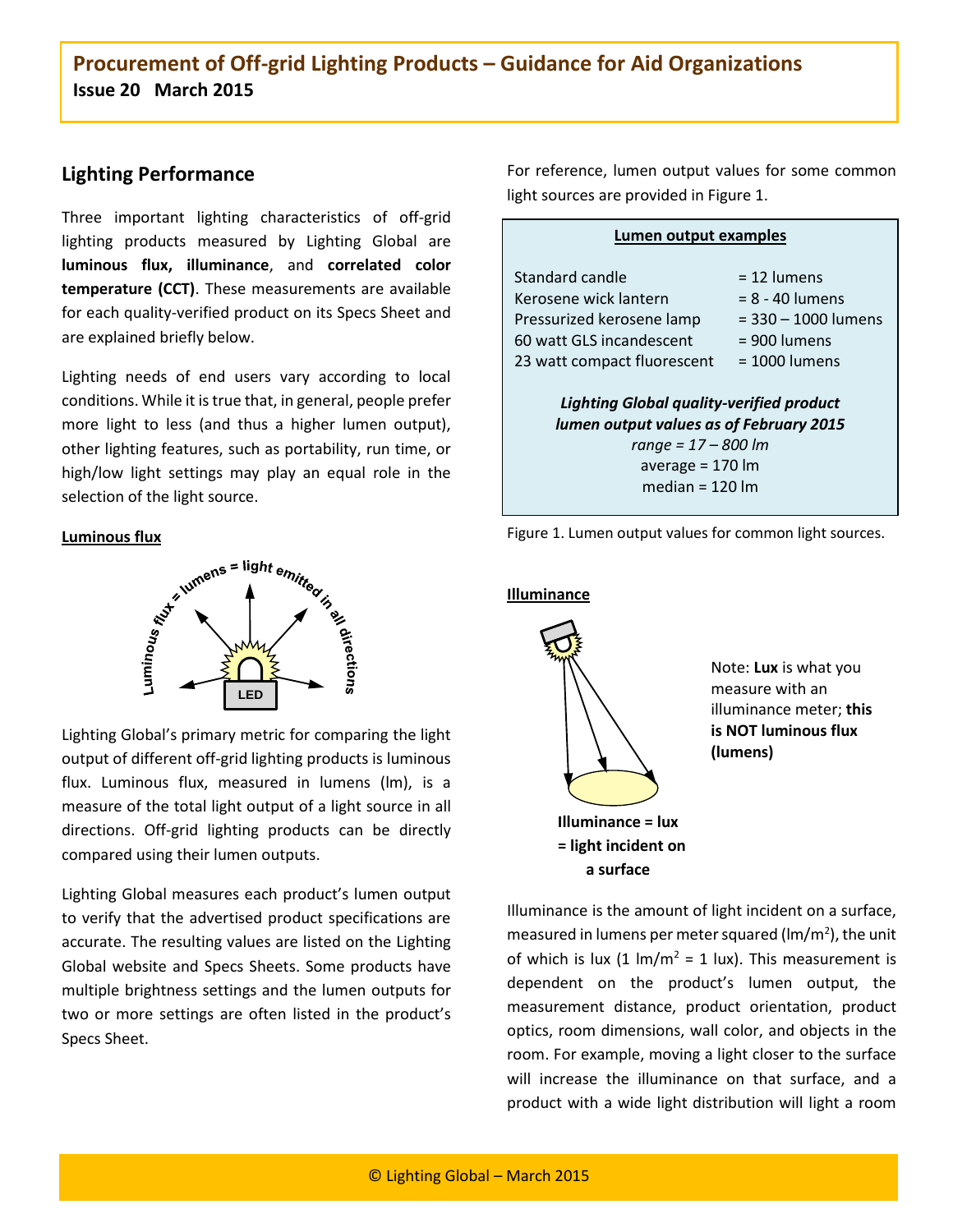differently than a product with a narrowly focused light distribution. These factors present a degree of complexity when attempting to compare products using lux values. Nonetheless, there is value to using illuminance measurements and Lighting Global has developed a standard testing metric to make these comparisons.

Lighting Global measures and reports the **total surface area (m<sup>2</sup> ) that a product can light with an illumination > 50 lux.** 4 For self-standing products, or those supplied with a stand, this measurement is made with the product sitting on the measurement surface. For products that are not self-standing the test is performed by hanging the product 0.75 m above the surface. This measurement essentially lets the user know the area over which the product can provide adequate task lighting. For reference, if a product is measured to light an area of 0.1  $m^2$  with an illumination > 50 lux, this means it can provide adequate task lighting for an area approximately the size of two sheets of A4 paper. Generally speaking, higher lumen output products are capable of lighting a larger area, and products that light a larger area will usually provide better task lighting.

#### **Correlated color temperature**

 $\ddot{\phantom{a}}$ 

Correlated color temperature (CCT) describes how the color of light appears from a light source and is measured in Kelvins (K). The higher the CCT, the cooler and bluer a white light source will look - the lower it is, the warmer and more yellow it will appear (Figure 2). In residential and commercial applications, lighting designers select color temperatures based on the mood or atmosphere they wish to set. In an off-grid environment, color temperature is typically a secondary concern to the light's lumen output and runtime. Some products, though not all, with high color temperatures (>6000 K) may seem uncomfortably 'blue' and will generally have a poor color rendering index (CRI) below 60. While these products will still produce useful light, they may not provide their users with the quality of light available from other similar products.

For more technical details on these lighting concepts, please refer to the [Lighting Global Technical Note on](https://www.lightingglobal.org/wp-content/uploads/bsk-pdf-manager/77_issue0_LEDLightingBasics_TechNote_final.pdf)  [Light Emitting Diode \(LED\) Lighting Basics.](https://www.lightingglobal.org/wp-content/uploads/bsk-pdf-manager/77_issue0_LEDLightingBasics_TechNote_final.pdf)

#### **Light output assessment**

It is good practice to physically inspect a product sample before making a bulk purchase. This is particularly true for assessing lighting performance. While performance numbers are essential to making informed decisions, there remains no substitute for experiencing the light output of a product in person.



Figure 2. Correlated color temperature light examples.

#### **Ambient and task lighting**

Off-grid lighting products can be broadly characterized as either ambient lights or task lights. Ambient lights are typically hung from a ceiling and are used to light an entire room. In contrast, task lights are often selfstanding, or supplied with a stand, and can be placed on

<sup>&</sup>lt;sup>4</sup> Note that some older product Specs Sheets may report the total surface area ( $m^2$ ) that a product can light with an illumination > 25 lux. If you are considering one of these

products and want to know the area with an illumination >50 lux, contact [Lighting Global.](mailto:testing@lightingglobal.org)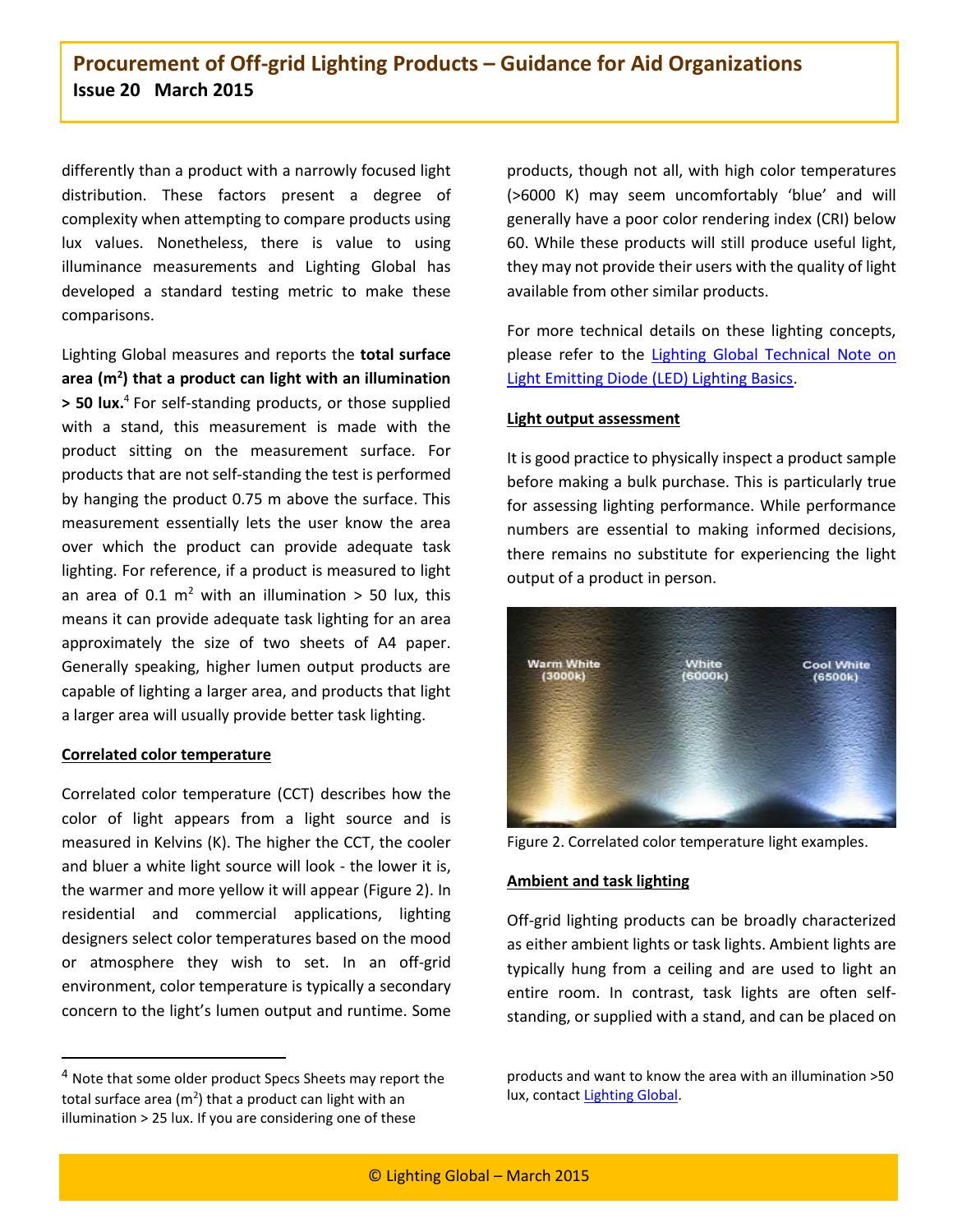a table or the ground to be used for detailed tasks like reading and sewing. Many products can serve dual purposes and are able to be hung from a ceiling as an ambient light OR placed on a table or ground to do task work.

#### **Off-grid lighting expectations**

Field studies were carried out by Lighting Africa and Lighting Asia with off-grid lighting consumers in Africa and Asia to determine the minimum light levels that would meet their expectations. Battery powered lighting test devices, similar to many off-grid lighting products, were designed for the studies and used with focus groups to gauge consumer opinions under simulated real world conditions. As light levels were increased from low to high, the participants were asked to indicate the minimum level of light that they would be satisfied with for room/ambient lighting and task lighting applications.

The results of the testing found that **25 lumens** and **50 lux** met the majority of test group participants' *minimum* expectations for ambient and task lighting, respectively.

Most commercial standards in industrialized countries recommend illumination levels for ambient and task lighting in the  $100 - 500$  lux range. The levels recommended for off-grid lighting are well below these levels and reflect the economic challenges present in developing countries. As the purchasing power of many off-grid people is limited and lighting products are designed to be affordable, the light levels in spaces illuminated by off-grid lighting products are generally well below the light levels typically found in higher income regions with grid access.

#### **Other Lighting Global lighting measurements**

Lighting Global measures the product's **solar run time**, which is the number of hours that all of the product's light points can be run while maintaining their level of light output<sup>5</sup> after being charged over a typical sunny day (a solar day<sup>6</sup>). Lighting Global carried out studies in Africa and India that identified that the most common amount of time that consumers used off-grid lighting products was between 4 and 6 hours a day.

Using the measured solar run time and lumen output, Lighting Global calculates and reports the **total lighting service** of products. Total lighting service, measured in lumen-hours (lm-h) per solar day, indicates the total amount of light the product can produce when charged over a solar day. For example, a product with a total lighting service of 1000 lm-h that has a lumen output of 100 lm can produce 100 lm of light for a period of 10 hours.

The UN's Sustainable Energy for All (SE4ALL) initiative defines Energy Access Tiers that allow different levels of energy access to be determined. To achieve each Tier of energy access, a minimum level of service must be met.

Aid organizations may wish to provide a Tier 1 level of energy access to their program beneficiaries. To achieve Tier 1 energy access for a household of five, a product or combination of products that can provide 1000 lm-h of lighting service and 3 Watt-hours of mobile phone charging capacity per day is required.

For reference, solar run time and total lighting service figures of Lighting Global quality-verified products are provided below (Figure 3).

 $\ddot{\phantom{a}}$ 

 $6$  This is defined as a day with 5 kWh/m<sup>2</sup> of solar radiation.

<sup>5</sup> Maintaining means that lights deliver at least 70% of their initial output.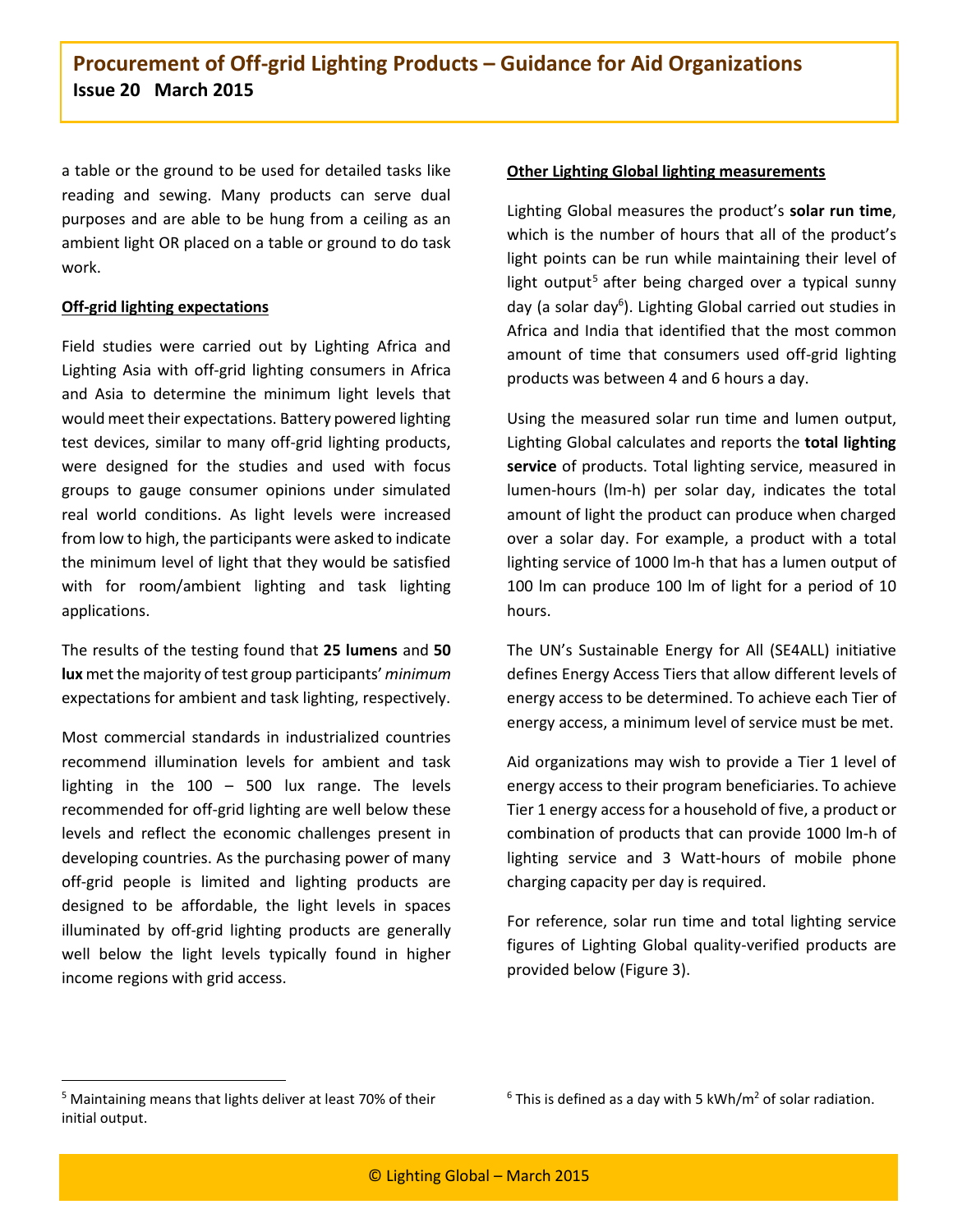#### **Light Global quality-verified products**

*Solar run time on the product's highest setting range = 0.8 to 11 hours* average = 5.5 hours median = 5.4 hours

#### *Total lighting service range = 68 to 3120 lm-h* average = 876 lm-h median = 562 lm-h

Figure 3. Lighting Global quality-verified product measurements as of February 2015.

#### **Lighting use and portability**

It is important to consider the intended use and portability of the light to suit the context and needs of the users. Some products are designed to provide portable lighting while others are designed to provide fixed source lighting. Some products may have a fixed main battery and lighting unit but also include a portable re-chargeable flashlight. In some aid contexts, a portable flashlight may be a particularly useful type of light for users. The focus and distance of the light beam may also be useful considerations.

### **Mobile Phone Charging Capabilities**

Mobile communications are critical in many aid contexts and many off-grid lighting products have mobile phone charging capabilities. Currently Lighting Global reports if a product offers mobile phone charging and tests to ensure the product will charge a basic mobile phone.

It is important to note that when a mobile phone is charged with an off-grid lighting product, it uses energy from the product's battery and reduces the lighting run time available from the product.

There are some off-grid solar products on the market that are intended to be used solely for mobile charging. These products are not currently evaluated by Lighting Global.

## **Ease of Use**

The Lighting Global Quality Standards do not specify ease of use requirements for products. However, some aid organizations may wish to consider these requirements in their procurement –

- It is helpful to evaluate the product's ease of use by obtaining a sample from the vendor. The sample should include a copy of the product's instruction manual, preferably written in an appropriate local language, for evaluation.
- Installation should essentially be plug-and-play and require minimal effort and knowledge – The product should also require as little maintenance as possible.
- It may be useful for products to include indicator lights that provide information about parameters such as when the battery is being charged and/or when the charge is complete.
- It may be useful in some contexts for the product to charge not only from the sun but also from standard AC electrical outlets. It should be noted that relatively few available products provide this option.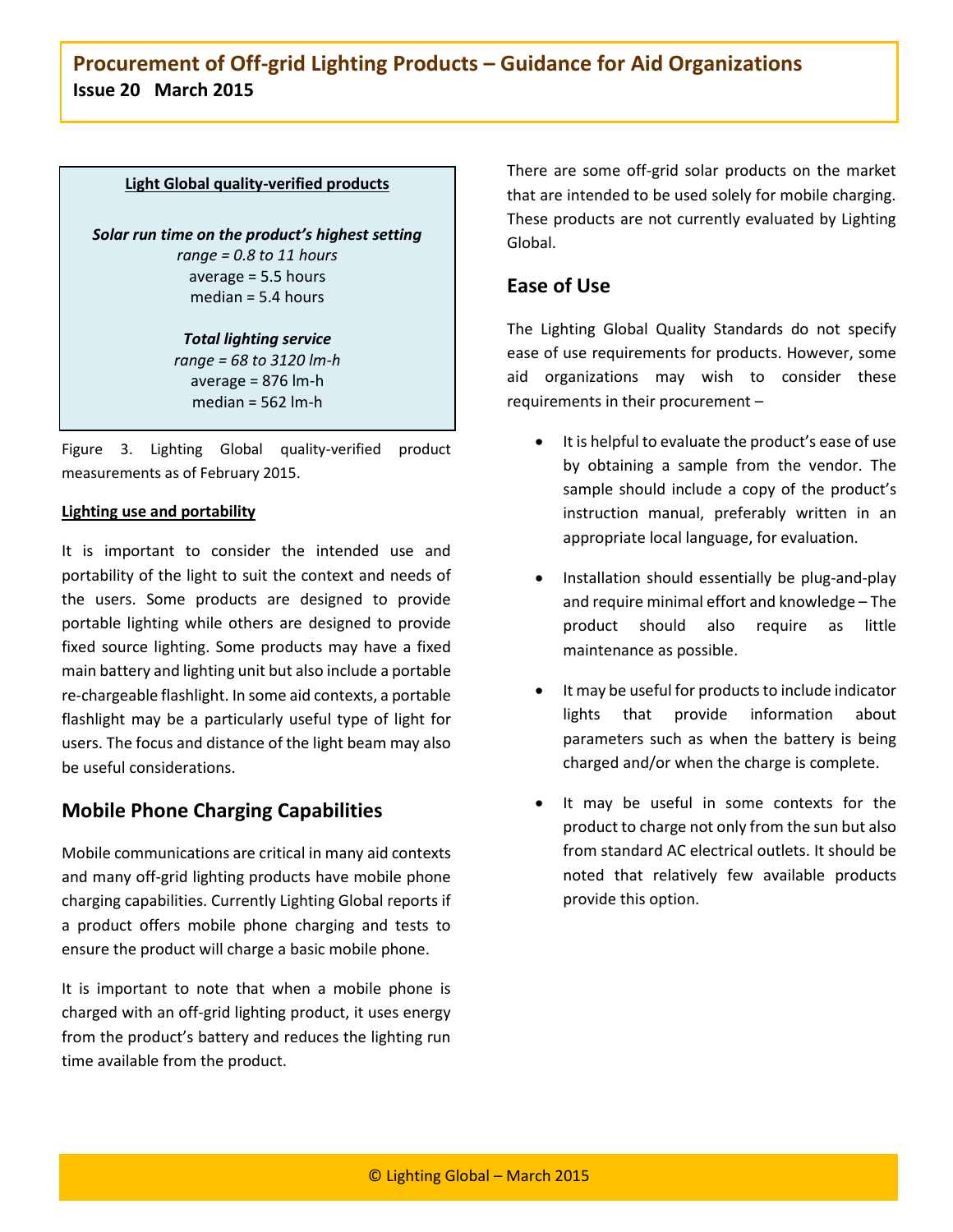## **Product Size and Packaging**

The Lighting Global Quality Standards do not specify size and packaging requirements for products. However, some aid organizations may wish to consider these requirements in their procurement –

• If the off-grid lighting product is likely to be packaged together with other relief items for distribution, it may be useful to consider how these items will be packaged together. For example, some aid organizations distribute buckets with relief items such as hygiene kits, clothes, kitchen sets, mosquito nets and soap (Figure 4). If the product is to be included in a bucket, it may useful to consider the size of the bucket, the size of the product in its packaging and whether it will fit in the bucket.



Figure 4. Distribution of aid materials in buckets

- The size and weight of the product may also be relevant if the target beneficiaries are children. A smaller-sized, lighter product may be more appropriate for children.
- The transportation of the products to the destination area is another important consideration. It may be useful to specify packaging and delivery requirements. For example, the type of cartons the products

should be packed in and the type of pallets the products should be transported in. It may also be useful to request from the distributor information on how many packaged products will be provided in each pallet or shipping container used for transportation.

 Consideration should also be given to the transportation of batteries. Some aid organizations may have guidelines on the type of batteries they would like to use and have battery safety and transport requirements. Additionally, some transport companies may not be familiar with shipping certain types of batteries, such as lithium batteries and sealed lead acid batteries, and consequently may not ship some batteries or may require guidance in meeting shipping requirements for them.

## **Product Distributor and Warranty**

Aid organizations may wish to consider the following product distributor and warranty considerations in their procurement of off-grid lighting products –

- The readiness of the distributor to provide shipment of specific quantities at short notice.
- The location of product warehouses and the shipping time to the relief area.
- Warranty and after-sales service The distributor should be able to provide a simple and accessible warranty procedure for aid beneficiaries and have the capacity to actually service the distribution area, either by having a presence there or through local partnerships. Spare parts, technical support and repair services should also be accessible by aid beneficiaries. The vast majority of off-grid lighting products do not contain batteries that can be easily replaced after their end of life with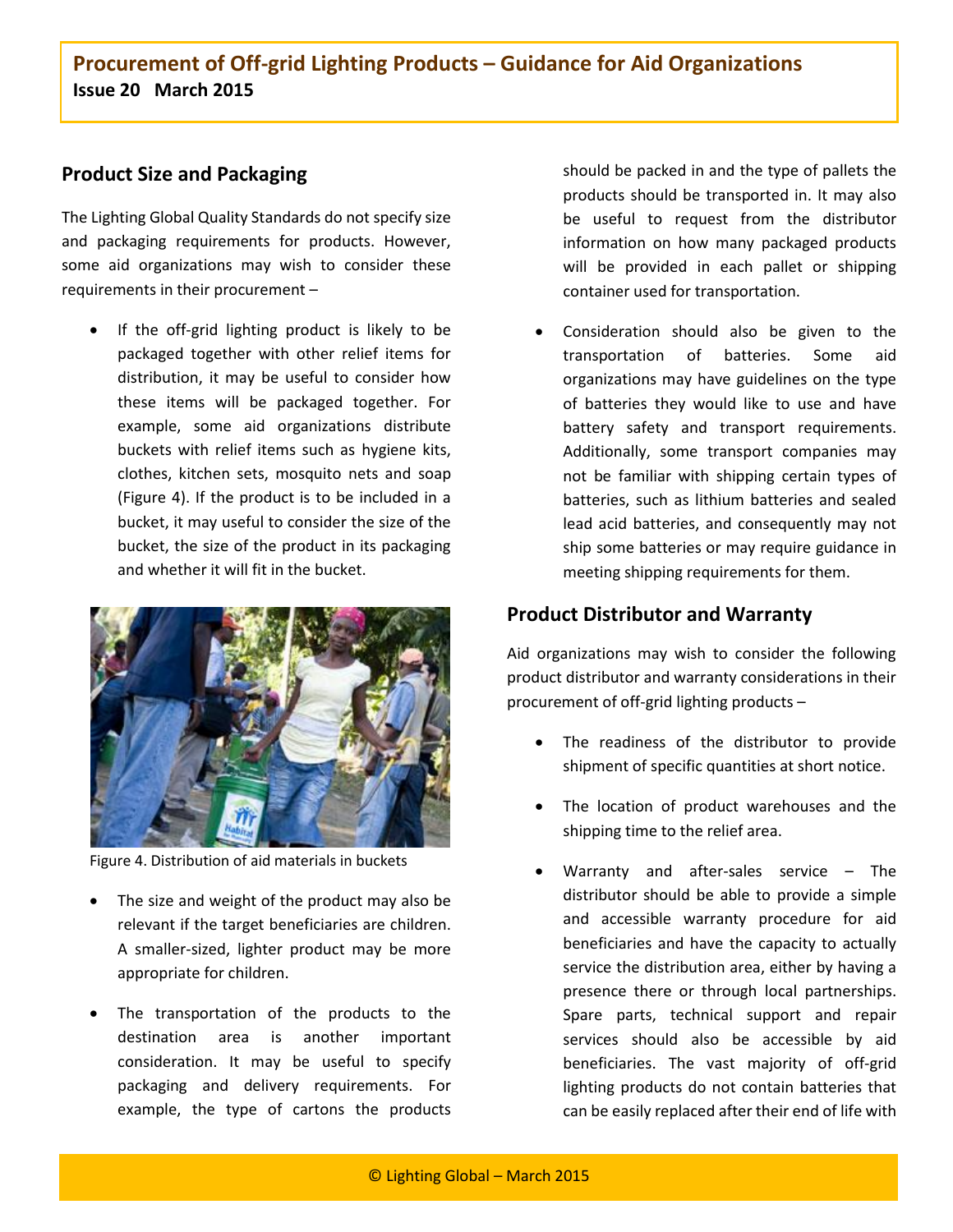off-the-shelf batteries. As such, after-sales service is especially important if the products are intended to be used in the long term.

 Warranty length – All Lighting Global qualityverified products carry a manufacturer's warranty of at least one year. Aid organizations may have additional warranty requirements beyond this. A number of solar off-grid lighting products have warranties that exceed the one year minimum requirement. All batteries can be damaged if they are stored in a discharged state, which may occur if they are stored for too long before being used. As such it is important to know the date that the products were manufactured before procuring them.

## **Security**

Security and specifically theft of off-grid lighting products and solar modules is a key consideration in many aid contexts. It is important to consider users' needs and the expected use of the lighting product against the security situation when deciding on a product to procure. For example, in some contexts it may be more appropriate to procure products designed for fixed installation rather than portable products. Alternatively, in some cases it may be more appropriate to procure products that have an integrated solar module built into them and can be easily transported by the owner. Where products include separate solar modules, modules that can be fixed or locked to roofs may provide some protection from theft.

## **A Step by Step Guide for Procurement of Quality Off-grid Lighting Products**

## **Step 1: Vendor Notification of Adoption of Lighting Global Quality Standards**

If your organization has previously purchased off-grid lighting products, you may wish to release a public notice informing potential vendors of your decision to adopt the Lighting Global Quality Standards. A template statement can be downloaded from the Lighting Global website [here](https://www.lightingglobal.org/wp-content/uploads/2015/01/Lighting-Global-Buyer-Adoption-of-Quality-Standard_Template.doc) and customized by adding your organization's letterhead and logo.

If you have an existing supplier of off-grid lighting products but their products have not been qualityverified, they may arrange for their products to be tested by [contacting Lighting Global.](http://www.lightingglobal.org/product-testing-step-by-step/) The quality verification process takes several months, and the manufacturer is responsible for paying the testing costs. As such, it is advisable to publish notice of your decision to shift to quality-verified products well in advance.

#### **Step 2: Bidding Process**

In preparing a RFP or RFQ for the procurement of offgrid lighting products, consider the context of the humanitarian crisis or situation, the potential users' needs and the technical specifications that would best meet these needs.

Template product specification options that should be considered for inclusion in a RFP or RFQ for an off-grid lighting product are provided in Appendix A. An example procurement specification for an off-grid lighting product is provided in Appendix B.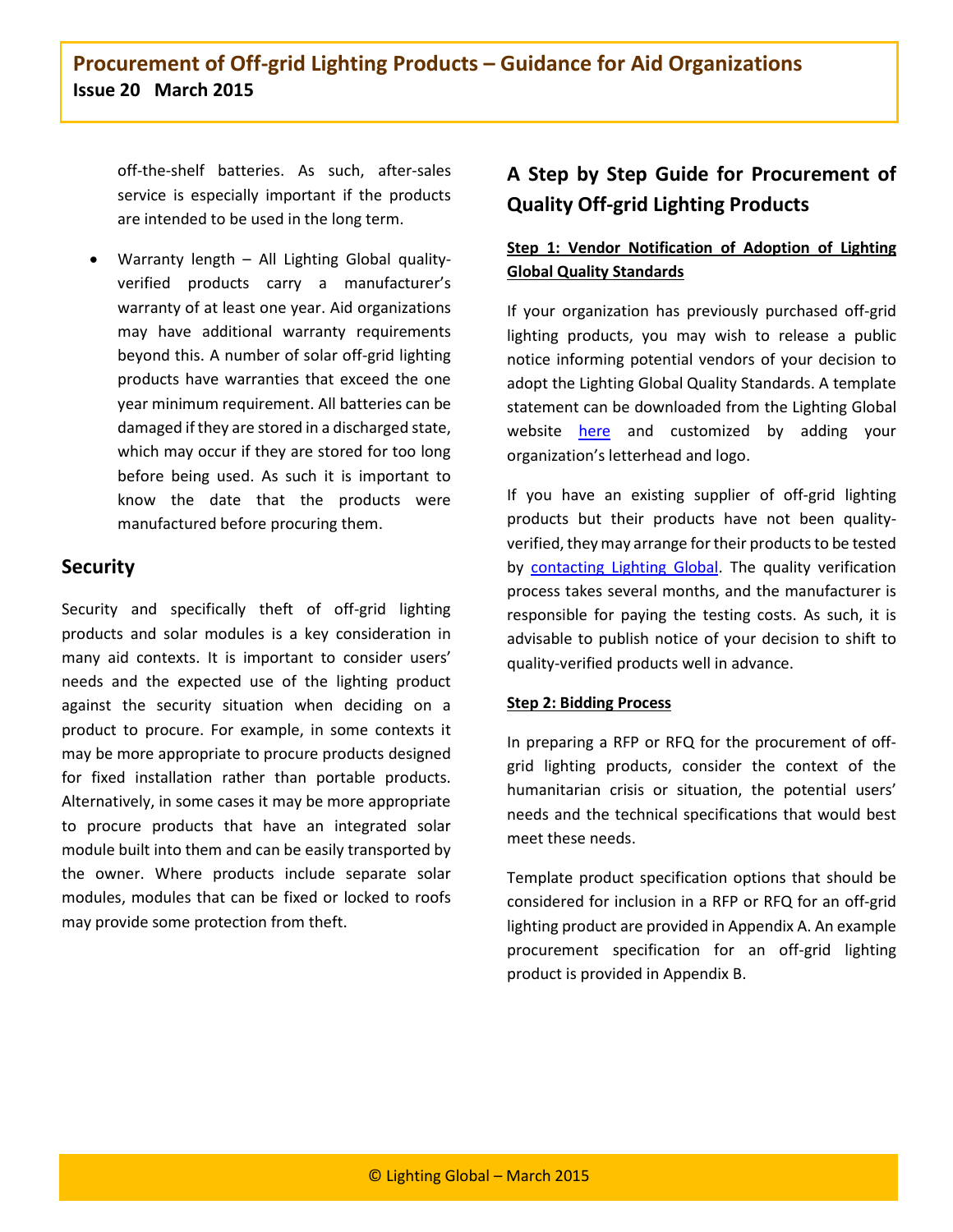#### **Step 3: Check Claims**

Check the products bid against the list of quality-verified products on the Lighting Global website [here](https://www.lightingglobal.org/products/) to ensure they are current quality-verified products and check that the manufacturer's advertised product specifications match the verified specifications listed on the product's Specs Sheet.

Lighting Global may be in a position to offer limited advice related to product procurement. The contact email address is [info@lightingglobal.org.](mailto:info@lightingglobal.org)

### **Conclusion**

Lighting Global supports the off-grid lighting market through testing and verifying off-grid lighting products against the Lighting Global Quality Standards. Aid organizations may ensure that they procure quality offgrid lighting products by procuring Lighting Global quality-verified products. In addition to procuring quality products, aid organizations should also consider the product durability, battery type, lighting performance, phone charging capability, ease of use, product and packaging size, product distributor, and the potential for product theft. This Tech Note has discussed these technical considerations and attempted to provide useful guidance to aid organizations on the procurement of off-grid lighting products for humanitarian aid.

### **Acknowledgments**

Lighting Global thanks the team led by Richenda van Leeuwen at the United Nations Foundation for their support of our efforts to engage with stakeholders from the humanitarian sector. We also thank three expert reviewers for their input on a prior draft of this Technical Note.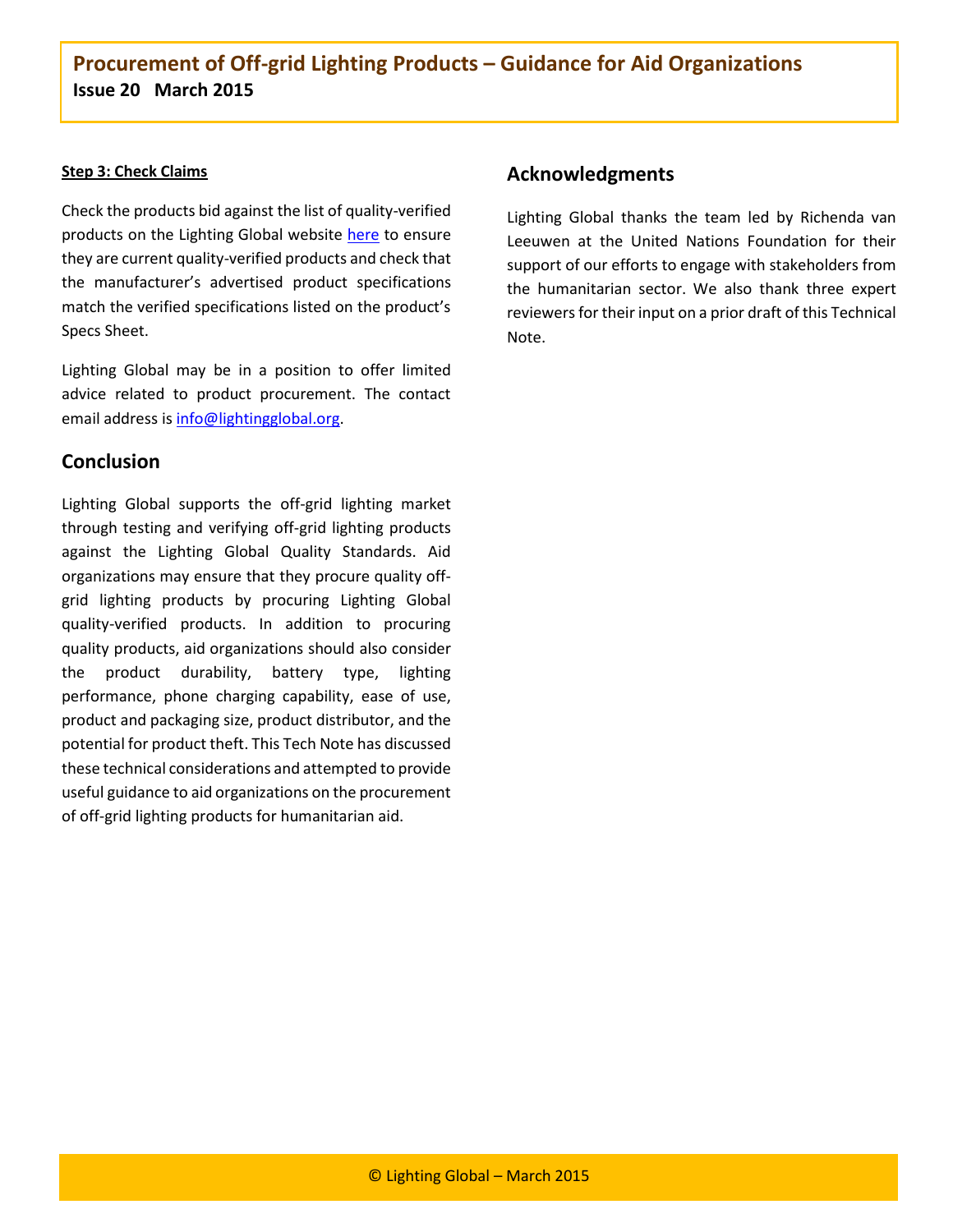## **Appendix A – Template Procurement Specification Options for an Off-grid Lighting Product**

| <b>Specification Category</b>                       | <b>Details</b>                                                                                                                                                                                                                                                                                                           |  |
|-----------------------------------------------------|--------------------------------------------------------------------------------------------------------------------------------------------------------------------------------------------------------------------------------------------------------------------------------------------------------------------------|--|
| Current Lighting Global<br>quality-verified product | Specify that the product must be a current Lighting Global quality-verified product. This<br>guarantees that it has been tested to meet the Lighting Global Quality Standards within<br>the past two years. A copy of the product's Verification Letter can be requested as<br>evidence of current quality verification. |  |
| Type of product                                     | Specify the type of product required based on the anticipated needs of the users and the<br>context, i.e. $-$                                                                                                                                                                                                            |  |
|                                                     | Fixed indoor product $-e.g.$ for relatively stable situations, or for a fixed installation<br>such as for a clinic or community area.                                                                                                                                                                                    |  |
|                                                     | Fixed outdoor product $-$ e.g. for a fixed outdoor area, such as for shop fronts or<br>near toilets.                                                                                                                                                                                                                     |  |
|                                                     | Portable product with a separate solar module $-$ e.g. for areas where separate<br>solar modules can be fixed securely but the light must be portable.                                                                                                                                                                   |  |
|                                                     | Portable product with an integrated (inbuilt) solar module $-$ e.g. for areas where<br>a separate solar module cannot be fixed securely and may be at risk of theft.                                                                                                                                                     |  |
|                                                     | Additional requirements such as battery characteristics and additional water resistance<br>above the levels required by the Lighting Global Quality Standards can also be included<br>here.                                                                                                                              |  |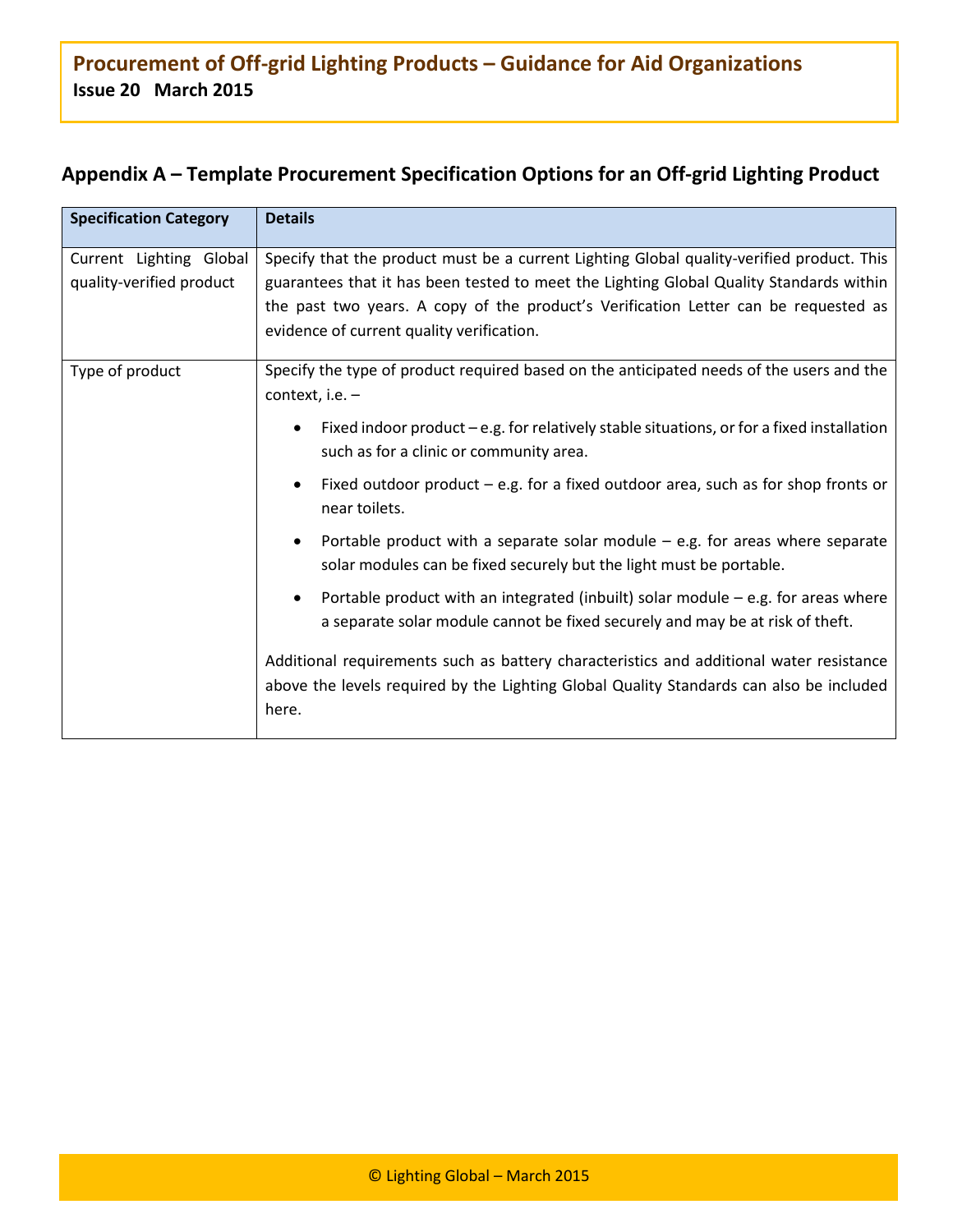| <b>Specification Category</b> | <b>Details</b>                                                                                                                                                                                |
|-------------------------------|-----------------------------------------------------------------------------------------------------------------------------------------------------------------------------------------------|
| Lighting characteristics      | Specify the lighting characteristics required including -                                                                                                                                     |
|                               | Number of light points                                                                                                                                                                        |
|                               | Type of lighting provided - ambient lighting, task lighting, or a combination of both                                                                                                         |
|                               | Number of light settings and lumen output (lm) of each light point at each setting                                                                                                            |
|                               | Correlated color temperature $(K)$ – or more generally, warm white or cool white<br>lighting                                                                                                  |
|                               | Solar run time $(h)$ – the number of hours that all light points can be run and provide<br>usable light <sup>7</sup> after being charged over a typical sunny day (a solar day <sup>8</sup> ) |
|                               | Total lighting service (Im-h) per solar day                                                                                                                                                   |
|                               | The total surface area ( $m2$ ) that a product can light with an illumination > 50 lux -<br>either while sitting on a surface or hanging 0.75 m above a surface                               |
| Mobile phone charging         | Specify if mobile charging capability is required and request information on the types of<br>connections/phones that can be charged                                                           |
| Ease of use                   | Specify ease of use requirements including -                                                                                                                                                  |
|                               | The language of the product manual and what it should contain (easy to follow<br>٠<br>photos, pictures, etc.)                                                                                 |
|                               | A picture of the product and a copy of the product manual to be sent by email                                                                                                                 |
|                               | A sample of the product to be couriered to your procurement office within a<br>certain number of days                                                                                         |
|                               | Installation and maintenance should require minimal effort and knowledge or the<br>product should be maintenance-free                                                                         |
|                               | Product indicator lights required - e.g. for battery charging and end of charge                                                                                                               |
|                               | AC charging where required. Note: very few products available provide this option                                                                                                             |

 7 Light output at least 70% of the initial output

 $8$  A day with 5 kWh/m<sup>2</sup> of solar radiation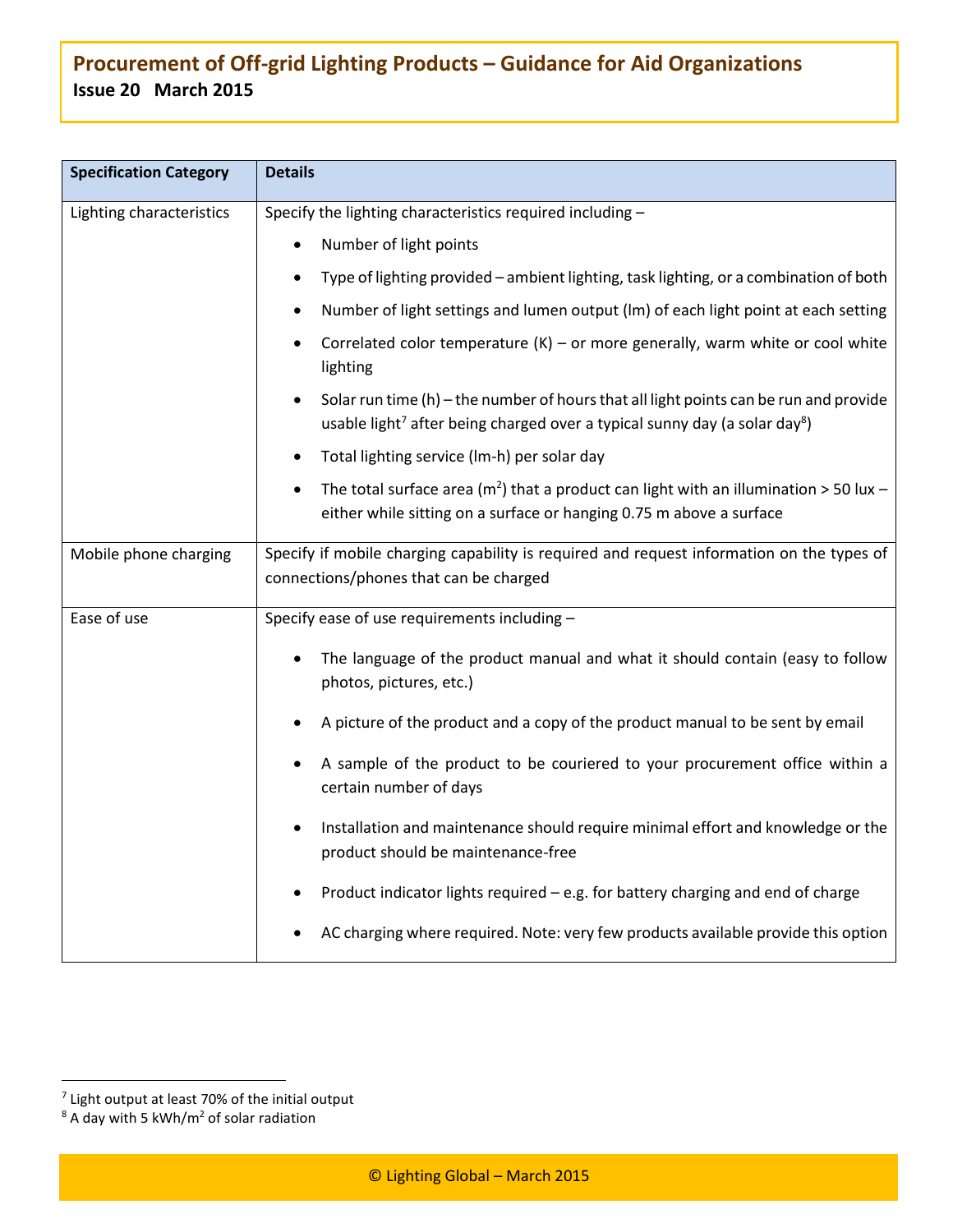| <b>Specification Category</b> | <b>Details</b>                                                                                                                                                        |  |
|-------------------------------|-----------------------------------------------------------------------------------------------------------------------------------------------------------------------|--|
| Size and packaging            | Specify size and packaging requirements including -                                                                                                                   |  |
|                               | The maximum product size and weight $-$ e.g. if it needs to fit a bucket, or will be<br>predominantly used by children, etc.                                          |  |
|                               | The packaging and delivery requirements $-$ e.g. the type of cartons it should be                                                                                     |  |
|                               | packed in and the type of pallets it should be transported in                                                                                                         |  |
| Distributor and warranty      | Specify distributor and warranty requirements including -                                                                                                             |  |
|                               | The delivery time required for a specific quantity from the placement of the order                                                                                    |  |
|                               | A statement from the distributor on their capabilities to handle warranty issues                                                                                      |  |
|                               | and after-sales service in the context of the humanitarian crisis, that includes how<br>a user can access the warranty and the process involved                       |  |
|                               | Additional warranty requirements if the warranty required is greater than the<br>minimum one year warranty all Lighting Global quality-verified products must<br>have |  |
|                               | The date/s of manufacture of the products                                                                                                                             |  |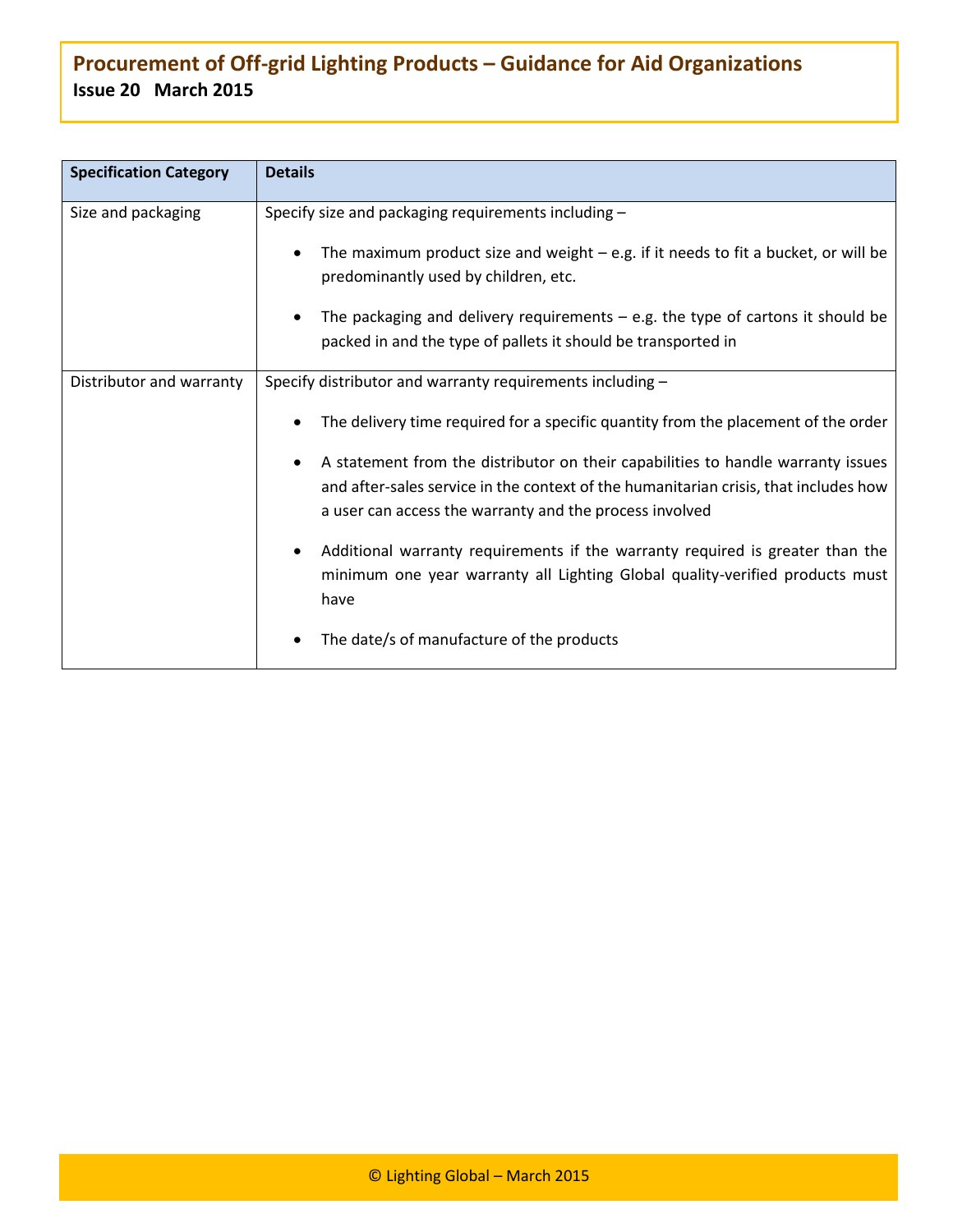## **Appendix B – An Example Procurement Specification for an Off-grid Lighting Product (Not a Recommendation)**

NOTE: The table below provides an example product specification. This is not a recommendation but an example of how a specification may be described. Organizations are encouraged to tailor their requirements to the individual needs of the people and context where the products will be deployed.

| <b>Specification Category</b> | <b>Minimum Requirements</b>                                                                                                                                                                                                             |
|-------------------------------|-----------------------------------------------------------------------------------------------------------------------------------------------------------------------------------------------------------------------------------------|
| Current Lighting Global       | The product must be a current Lighting Global quality-verified product. A copy of                                                                                                                                                       |
| quality-verified product      | the product's Verification Letter is required as evidence of quality verification                                                                                                                                                       |
| Type of product               | The product must be a portable product with an integrated (inbuilt) solar module                                                                                                                                                        |
|                               | The product must use a lithium battery                                                                                                                                                                                                  |
| Lighting characteristics      | Number of light points: 1                                                                                                                                                                                                               |
|                               | Type of lighting provided: ambient lighting (i.e. not task lighting)                                                                                                                                                                    |
|                               | 2 or more light settings with the brightest setting having a lumen output of at least<br>60 lm                                                                                                                                          |
|                               | Warm white color temperature                                                                                                                                                                                                            |
|                               | Solar run time: at least 4 hours on its brightest setting (i.e. number of hours that<br>all light points can be run and provide usable light <sup>9</sup> after being charged over a<br>typical sunny day [a solar day <sup>10</sup> ]) |
|                               | Total lighting service per solar day: at least 240 lm-h                                                                                                                                                                                 |
|                               | The total surface area ( $m2$ ) that a product can light with an illumination > 50 lux<br>while hanging 0.75 m above the surface: at least 0.2 m <sup>2</sup>                                                                           |
| Mobile phone charging         | Mobile phone charging capability is required $-$ a Nokia and micro-USB phone<br>connection must be included                                                                                                                             |

 $\ddot{\phantom{a}}$ 

<sup>9</sup> Light output at least 70% of the initial output

 $10$  A day with 5 kWh/m<sup>2</sup> of solar radiation